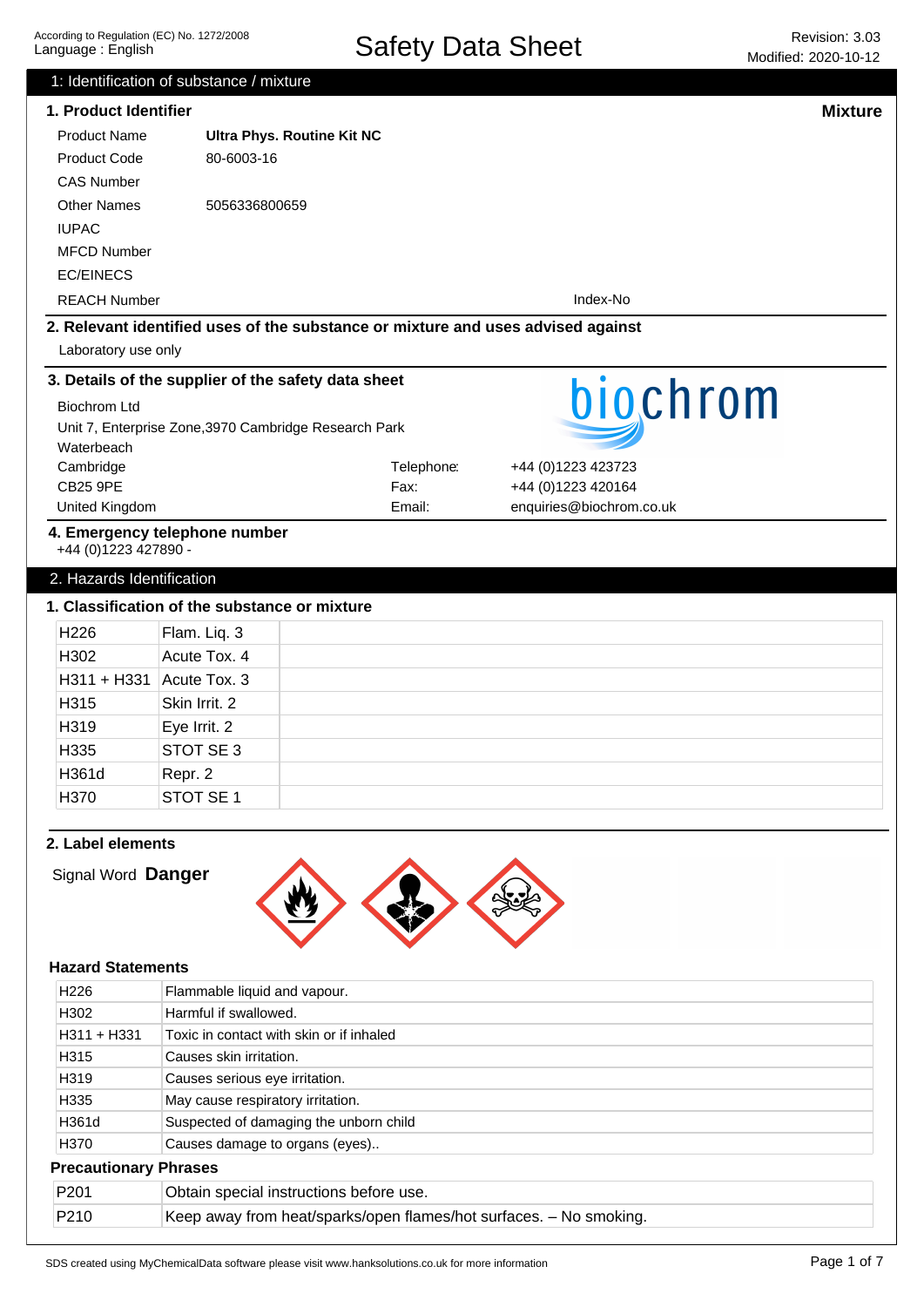| P260                              | Do not breathe dust/fume/gas/mist/vapours/spray.                                                                                                                      |                                                                                                               |                      |
|-----------------------------------|-----------------------------------------------------------------------------------------------------------------------------------------------------------------------|---------------------------------------------------------------------------------------------------------------|----------------------|
| P <sub>280</sub>                  |                                                                                                                                                                       | Wear protective gloves/protective clothing/eye protection/face protection.                                    |                      |
| P301 + P312                       | IF SWALLOWED: Call a POISON CENTER or doctor/physician if you feel unwell.                                                                                            |                                                                                                               |                      |
| $P303 + P361$<br>+ P353           | IF ON SKIN (or hair): Remove/Take off immediately all contaminated clothing. Rinse skin with<br>water/shower.                                                         |                                                                                                               |                      |
| $P304 + P340$                     |                                                                                                                                                                       | IF INHALED: Remove victim to fresh air and keep at rest in a position comfortable for breathing.              |                      |
| P370 + P378                       | In case of fire: Use water for extinction.                                                                                                                            |                                                                                                               |                      |
| $P403 + P233$                     | Store in a well-ventilated place. Keep container tightly closed.                                                                                                      |                                                                                                               |                      |
| P <sub>501</sub>                  | Dispose of contents/container to a hazardous waste container.                                                                                                         |                                                                                                               |                      |
| 3. Other Hazards                  |                                                                                                                                                                       |                                                                                                               |                      |
|                                   | May be fatal or cause blindness if swallowed.<br>Cannot be made non-poisonous.                                                                                        |                                                                                                               |                      |
| 2. Mixtures                       | 3. Composition / Information on Ingredients                                                                                                                           |                                                                                                               |                      |
| <b>Product Name</b>               |                                                                                                                                                                       | <b>Hazards</b>                                                                                                | <b>Concentration</b> |
| Lithium Buffer 1 NC               |                                                                                                                                                                       |                                                                                                               |                      |
|                                   |                                                                                                                                                                       |                                                                                                               |                      |
| Lithium Buffer 2 NC               |                                                                                                                                                                       |                                                                                                               |                      |
|                                   |                                                                                                                                                                       |                                                                                                               |                      |
|                                   |                                                                                                                                                                       |                                                                                                               |                      |
| Lithium Buffer 3 NC               |                                                                                                                                                                       |                                                                                                               |                      |
|                                   |                                                                                                                                                                       |                                                                                                               |                      |
| Lithium Buffer 4 NC               |                                                                                                                                                                       |                                                                                                               |                      |
|                                   |                                                                                                                                                                       |                                                                                                               |                      |
| Lithium Buffer 5 NC               |                                                                                                                                                                       |                                                                                                               |                      |
|                                   |                                                                                                                                                                       |                                                                                                               |                      |
| <b>Ultrosolve Plus NC</b>         |                                                                                                                                                                       |                                                                                                               |                      |
|                                   |                                                                                                                                                                       | H302 Acute Tox. 4                                                                                             |                      |
| <b>Ultraninhydrin Solution NC</b> |                                                                                                                                                                       |                                                                                                               |                      |
|                                   |                                                                                                                                                                       |                                                                                                               |                      |
|                                   |                                                                                                                                                                       | H226, H302, H311 + H331, H361d, H370 Acute Tox. 3,<br>Acute Tox. 4, Flam. Liq. 3, Repr. 2, STOT SE 1          |                      |
|                                   | Lithium Regeneration Buffer 6 NC                                                                                                                                      |                                                                                                               |                      |
|                                   |                                                                                                                                                                       | H315, H319 Eye Irrit. 2, Skin Irrit. 2                                                                        |                      |
|                                   |                                                                                                                                                                       |                                                                                                               |                      |
| 4. First Aid Measures             |                                                                                                                                                                       |                                                                                                               |                      |
|                                   | 1. Description of first aid measures                                                                                                                                  |                                                                                                               |                      |
| <b>Skin Contact</b>               | P302 + P352: IF ON SKIN: Wash with plenty of soap and water.<br>with water/shower.                                                                                    | P303 + P361 + P353: IF ON SKIN (or hair): Remove/Take off immediately all contaminated clothing. Rinse skin   |                      |
| <b>Eye Contact</b>                | Bathe the eye with running water for 15 minutes.                                                                                                                      |                                                                                                               |                      |
| Ingestion                         | P301 + P312: IF SWALLOWED: Call a POISON CENTER or doctor/physician if you feel unwell.<br>Do not induce vomiting.<br>Wash out mouth with water.<br>Consult a doctor. |                                                                                                               |                      |
| Inhalation                        |                                                                                                                                                                       | P304 + P340: IF INHALED: Remove victim to fresh air and keep at rest in a position comfortable for breathing. |                      |
|                                   | 2. Most important symptoms and effects                                                                                                                                |                                                                                                               |                      |
| No symptoms.                      |                                                                                                                                                                       |                                                                                                               |                      |

**3. Indication of any immediate medical attention**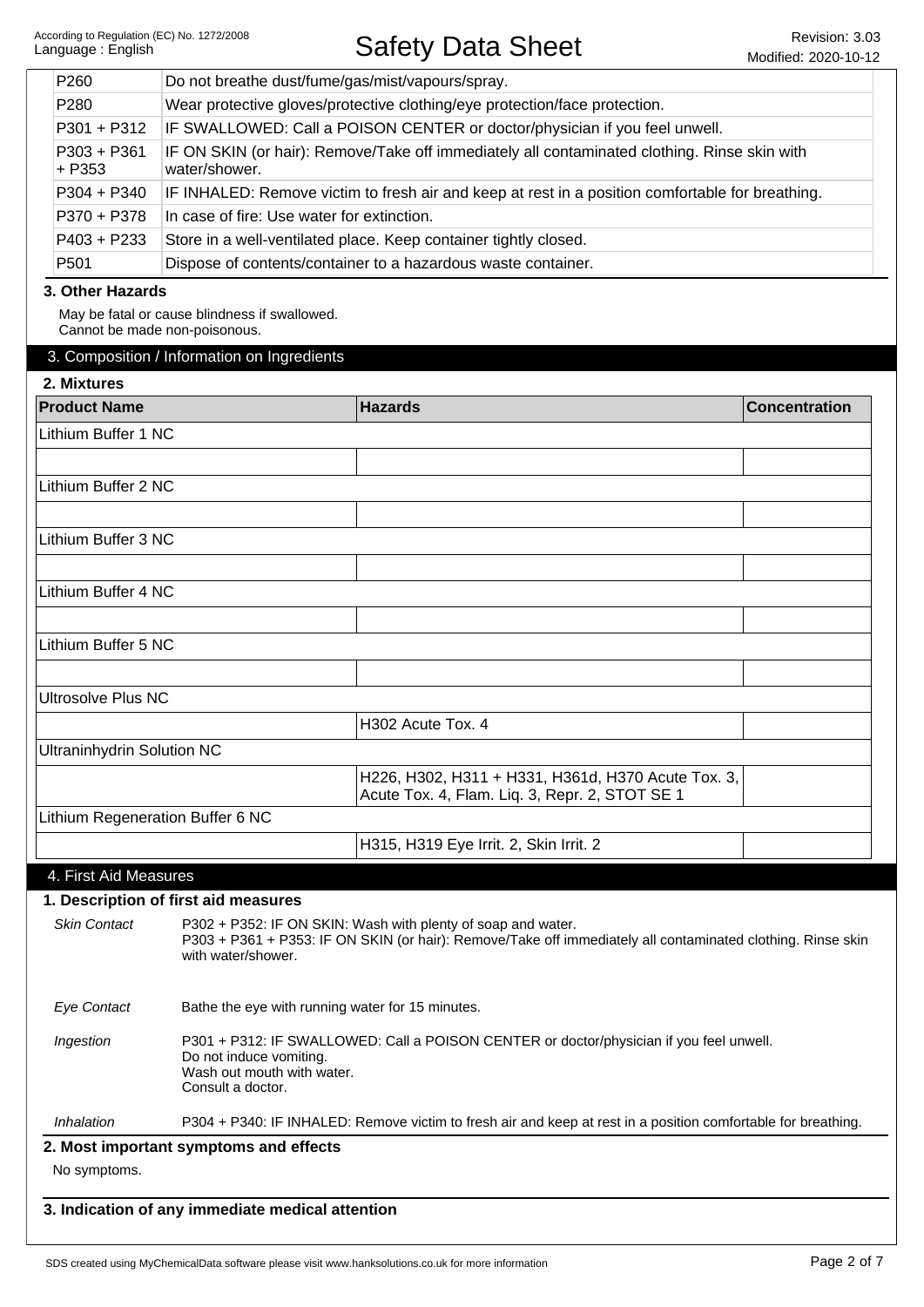Obtain medical attention in the event of any acute of delayed symptoms

#### 5. Firefighting measures

## **1. Extinguishing Media**

Suitable

P370 + P378: In case of fire: Use water for extinction.

Unsuitable N/A

#### **2. Special Hazards arising from the substance or mixture**

In combustion toxic fumes may form.

#### **3. Advice for Fire Fighters**

As in any fire, wear self-contained breathing apparatus pressure-demand, MSHA/NIOSH (approved or equivalent) and full protective gear

#### 6. Accidental Release Measures

#### **1. Personal Precautions**

## Eliminate all sources of ignition.

Mark out the contaminated area with signs and prevent access to unauthorised personnel. Avoid breathing vapours.

#### **2. Environmental Precautions**

Do not allow to enter sewers / surface or ground water.

#### **3. Methods & Materials**

Mix with sand or vermiculite. Wash the spillage site with large amounts of water. Transfer to a closable, labelled salvage container for disposal by an appropriate method.

#### **4. Preventing the occurrence of secondary hazards.**

none

#### 7.Handling and Storage

#### **1. Personal Precautions**

| 1. Personal Precautions                    |                                                                                                                                                                                                                                 |  |  |  |
|--------------------------------------------|---------------------------------------------------------------------------------------------------------------------------------------------------------------------------------------------------------------------------------|--|--|--|
| Safe Handling                              | Handle in a fume hood.<br>Avoid direct contact with the substance.<br>P201: Obtain special instructions before use.<br>P264: Wash hands thoroughly after handling.<br>P270: Do not eat, drink or smoke when using this product. |  |  |  |
| Protection against<br>explosions and fires | P362: Take off contaminated clothing and wash before reuse.<br>Keep ignition sources away                                                                                                                                       |  |  |  |
|                                            | 2. Conditions for safe storage, including any incompatibilities                                                                                                                                                                 |  |  |  |
| <b>Managing Storage Risks</b>              | Store in cool, well ventilated area.<br>Keep away from sources of ignition.<br>Keep container tightly closed.<br>Light sensitive.<br>Protect from light.<br>Air sensitive.                                                      |  |  |  |
| <b>Storage Controls</b>                    | No special requirements                                                                                                                                                                                                         |  |  |  |
| Maintaining Integrity                      | P210: Keep away from heat/sparks/open flames/hot surfaces. - No smoking.                                                                                                                                                        |  |  |  |
| Other advice                               | P403 + P233: Store in a well-ventilated place. Keep container tightly closed.                                                                                                                                                   |  |  |  |
| 3. Specific End Uses                       |                                                                                                                                                                                                                                 |  |  |  |

The substance is supplied for laboratory use only. To be used with Biochrom Amino Acid Analyzers.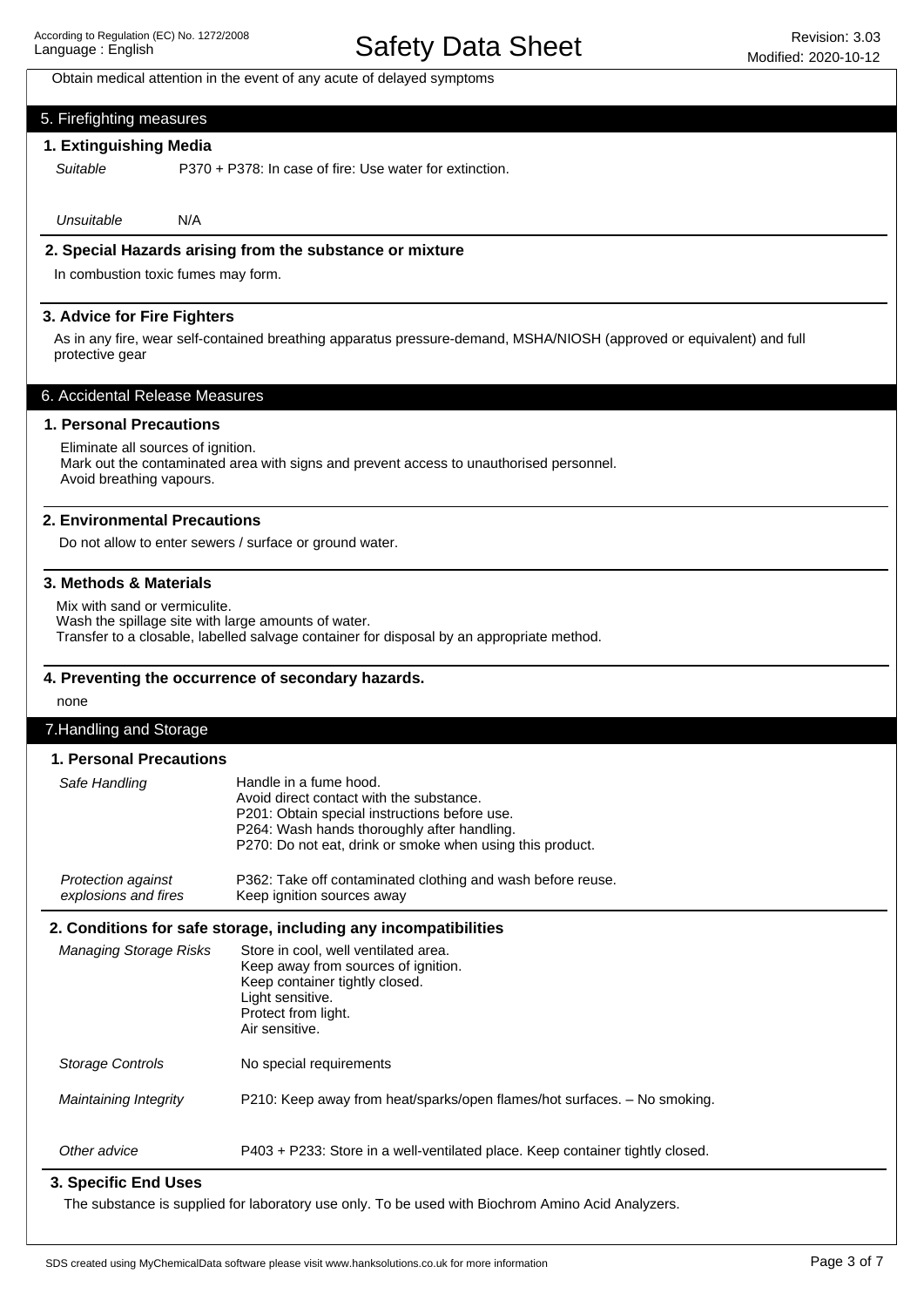# Safety Data Sheet Revision: 3.03

# 8. Exposure Controls/Personal Protection

# **1. Control Parameters**

No Data Available

| 2. Exposure Controls                       |                                                                                                                      |
|--------------------------------------------|----------------------------------------------------------------------------------------------------------------------|
| General protective and<br>hygiene measures | P280: Wear protective gloves/protective clothing/eye protection/face protection.<br>Avoid contact with skin and eyes |
| <b>Engineering measures</b>                | Ensure there is sufficient ventilation of the area.                                                                  |
| Eye / Face Protection                      | Safety Glasses.<br>Ensure eye bath is to hand.                                                                       |
| Hand protection                            | Nitrile gloves.                                                                                                      |
| Respiratory protection                     | P260: Do not breathe dust/fume/gas/mist/vapours/spray.<br>Respiratory protection not required.                       |
| Skin protection                            | Protective clothing.                                                                                                 |
| Other personal protection<br>advice        | No data.                                                                                                             |

## 9. Physical and Chemical Properties

## **1. Physical and Chemical Properties**

| Appearance                                   | 2L Plastic bottles. 250mL Amber glass bottles |
|----------------------------------------------|-----------------------------------------------|
| Odour                                        | No Data Available                             |
| Odour threshold                              | No Data Available                             |
| PH                                           | No Data Available                             |
| Melting point / Freezing point               | No Data Available                             |
| Initial boiling point and boiling range      | No Data Available                             |
| Flash point                                  | No Data Available                             |
| Evaporation rate                             | No Data Available                             |
| Flammability(solid,gas)                      | No Data Available                             |
| Upper/lower flammability or explosive limits | No Data Available                             |
| Vapour pressure                              | No Data Available                             |
| Vapour density                               | No Data Available                             |
| Relative density                             | No Data Available                             |
| Solubility(ies):                             | No Data Available                             |
| Partition coefficient: n-octanol/water       | No Data Available                             |
| Auto-ignition temperature                    | No Data Available                             |
| Decomposition temperature                    | No Data Available                             |
| Viscosity                                    | No Data Available                             |
| <b>Explosive properties</b>                  | No Data Available                             |
| Oxidising properties                         | No Data Available                             |

## **2. Other Information**

No additional information available

# 10. Stability and Reactivity

#### **1. Reactivity**

No unusual reactivity

## **2. Stability**

Stable under normal conditions. May discolour on exposure to light.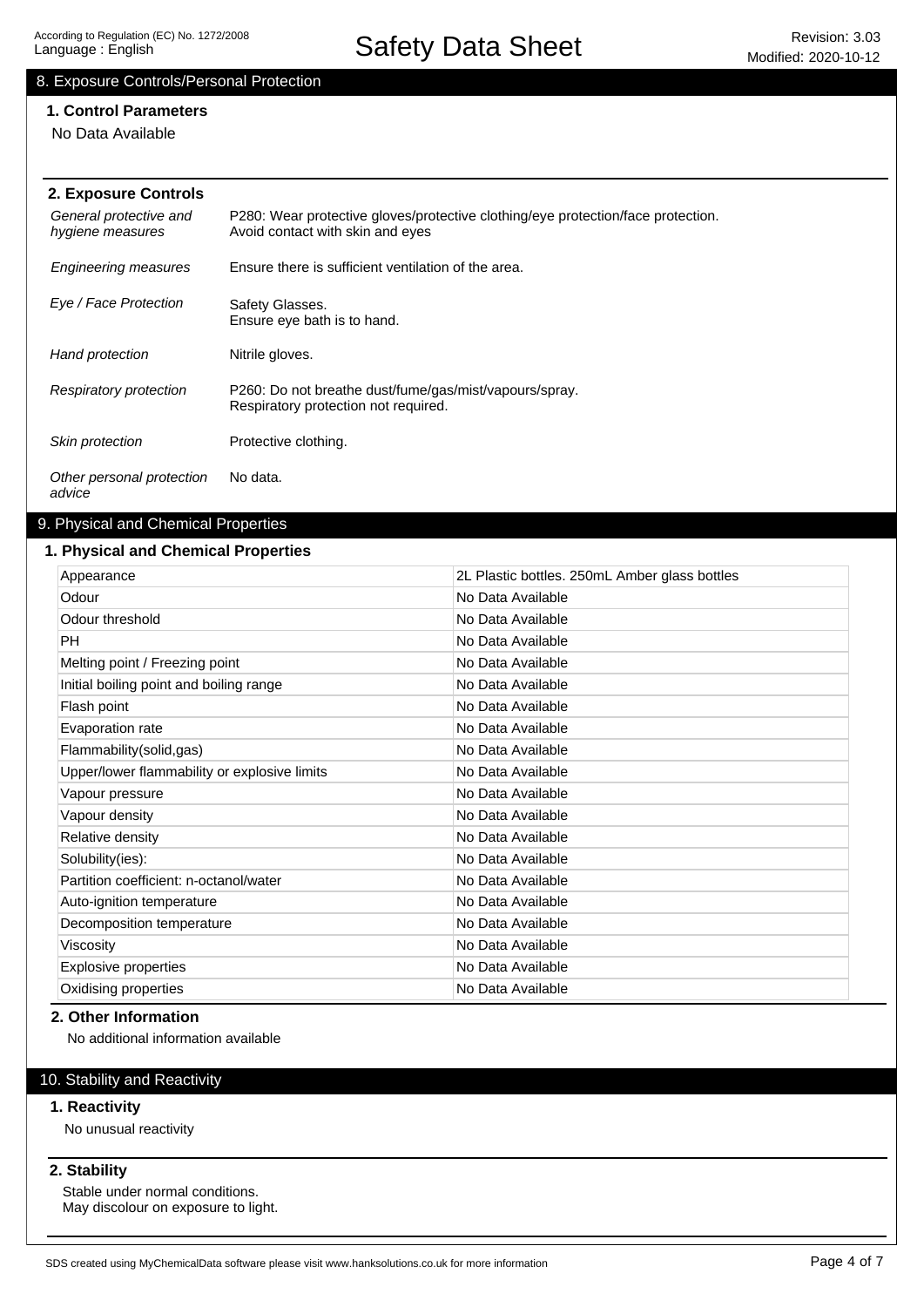## **3. Possibility of Hazardous Reactions**

No hazardous reactions known.

## **4.Conditions to Avoid**

Direct Sunlight. Heat.

# **5. Incompatible Materials**

Strong oxidizing agents.

## **6. Hazardous Decomposition Products**

In combustion emits toxic fumes of carbon dioxide / carbon monoxide.

## 11. Toxicology information

#### **1. Information**

| <b>Acute Toxicity</b>                | No information available                                             |
|--------------------------------------|----------------------------------------------------------------------|
| Skin corrosion/irritation            | May be harmful if absorbed through the skin. Causes skin irritation. |
| Serious eve<br>Damage/irritation     | Irritant effect.                                                     |
| Respiratory or skin<br>sensitisation | May cause skin sensitization                                         |
| Germ Cell mutagenicity               | No information available                                             |
| Carcinogenicity                      | No information available                                             |
| Reproductive toxicity                | Possible risk of harm to the unborn child                            |
| STOT-single exposure                 | No information available                                             |
| STOT-repeated exposure               | No information available                                             |
| Aspiration hazard                    | No information available                                             |

#### **2. Additional**

To the best of our knowledge the acute and chronic toxicity of this substance is not fully known.

## 12. Ecological Information

#### **1. Toxicity**

No information available

#### **2. Persistence and degradability**

No information available

## **3. Bio-Accumulative Potential**

No information available

#### **4. Mobility and Soil**

No information available

## **5. Results of PBT & vPvB assessment**

No information available

## **6. Other adverse effects**

No information available

# 13. Disposal Considerations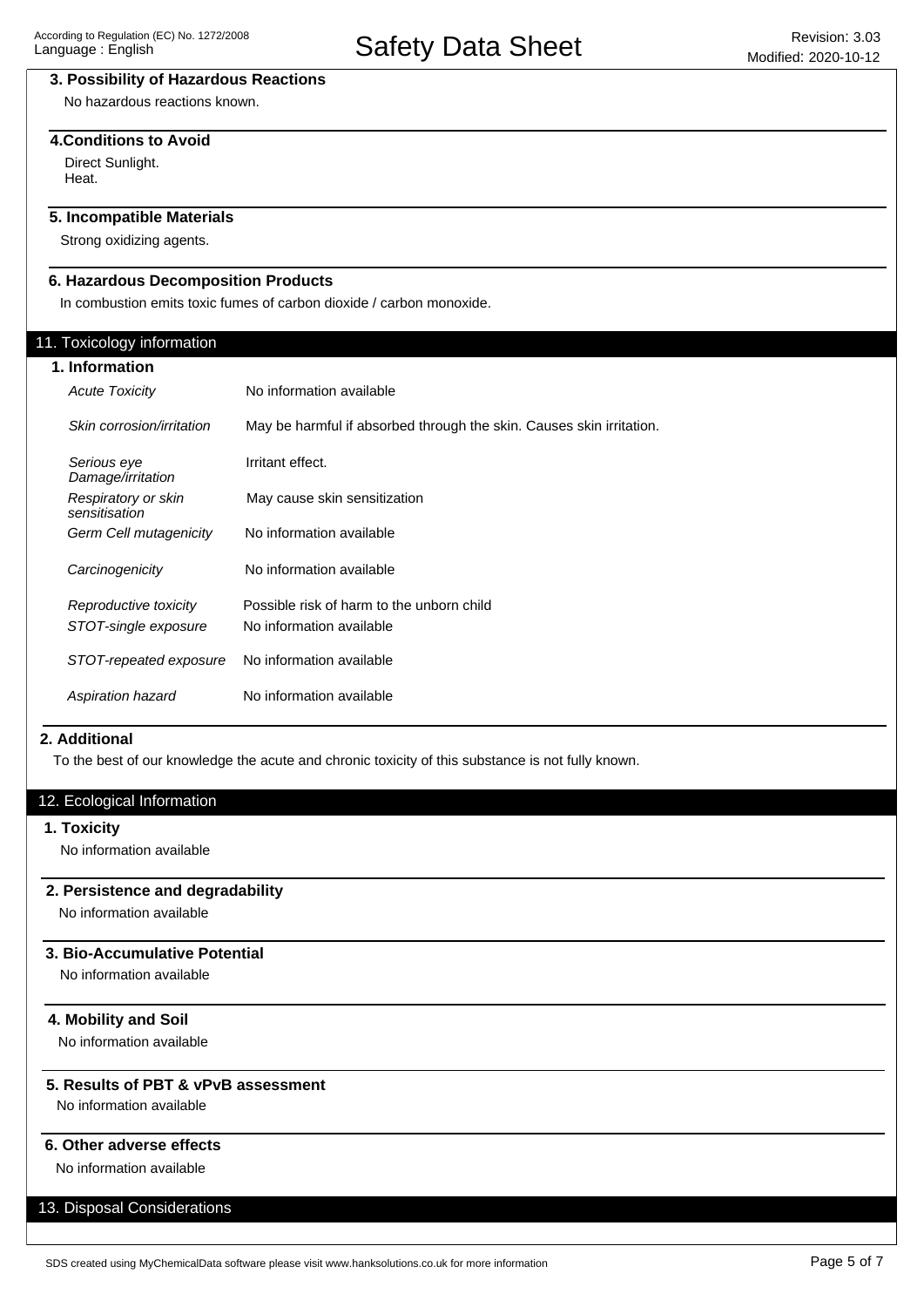Safety Data Sheet Revision: 3.03

# **1. Waste Treatment Methods** Disposal of Packaging Disposal must be made according to official regulations. Disposal Operations 15. Safety, health, environmental and national regulations **1. Safety, health, environmental and national regulations:** product is not subject to any additional regulations or provisions **2. Safety Assessment** No Chemical Safety Assessment 16. Other Information **1. Other Information:** 14. Transport Information **Air (ICAO) Road (ADR) 1. UN Number:** 1992 **2. Shipping Name:** Flammable liquid, toxic, n.o.s. **3. Transport hazard class(es):** : 3 Sub Class : 6.1 **4. Packing group:** III **5. Environmental hazards: 6. Special Precautions for user: 7. Transport in bulk: Sea (IMDG) 1. UN Number:** 1992 **2. Shipping Name:** Flammable liquid, toxic, n.o.s. **3. Transport hazard class(es):** : 3 Sub Class : 6.1 **4. Packing group:** III **5. Environmental hazards: 6. Special Precautions for user: 7. Transport in bulk:** IBCINS: IBC03 TANKPROV: TP1, TP28 **1. UN Number:** 1992 **2. Shipping Name:** FLAMMABLE LIQUID, TOXIC, N.O.S (Ultra Phys. Routine Kit NC). **3. Transport hazard class(es):** : 3 Sub Class : **4. Packing group:** III **5. Environmental hazards: 6. Special Precautions for user: 7. Transport in bulk:**